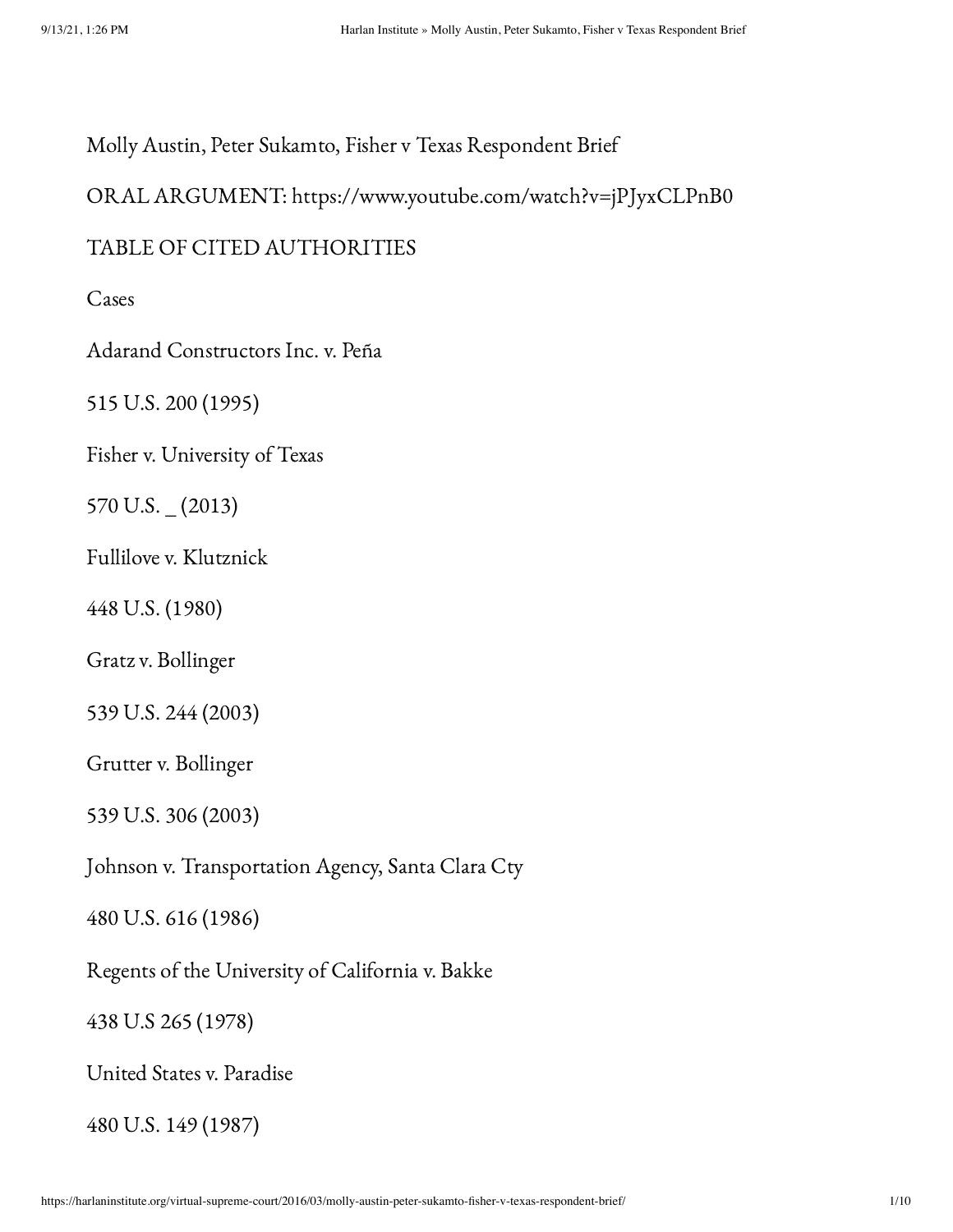United Steelworkers of America v. Weber

443 U.S. 193 (1979)

Wygant v. Jackson Board of Education

476 U.S. 267 (1986)

Studies

US 2014 Census; Texas Population

University of Texas Top Ten Percent Law Report; Office of Information Management and Analysis; 2008 Enrollment

University of Maryland;Julie J. Park; "Why Socioeconomic Affirmative Action in College Admissions Works Against African Americans"

### STATEMENT OF ARGUMENT

The 14th amendment protects against racial discrimination and thus, race conscious affirmative action must be judged on the classification of strict scrutiny. Compelling state interest satisfied by narrowly tailored means must be proven. The courts have established that the compelling state interest is diversity. Grutter v. Bollinger, 539 U.S. 306 (2003), see also Regents of the University of California v. Bakke, 438 U.S. 265 (1878).

Narrowly tailored does not mean "exhaustion of every conceivable race-neutral alternative." Grutter, supra, at 339. It does require serious consideration of efficient race-neutral alternatives to satisfy narrowly tailored, which the University of Texas (UT) has shown.

Socio-economic or geographic affirmative action are efficient because neither method can guarantee diversity. Because Texan high schools are racially segregated, the Top Ten Percent Plan increases the representation of Blacks and Hispanics but at low rates. The Top Ten Percent Plan does not increase representation of Asian Americans or other minorities underrepresented in the state. Race Conscious affirmative action is the most efficient way to increase minority representation. Automatic admission also takes away from individualized assessments necessary to assemble a student body that is diverse among many value factors such as: leadership qualities, work or community service experience, unique talents or socioeconomics. Race is just an added "plus" among these other qualities.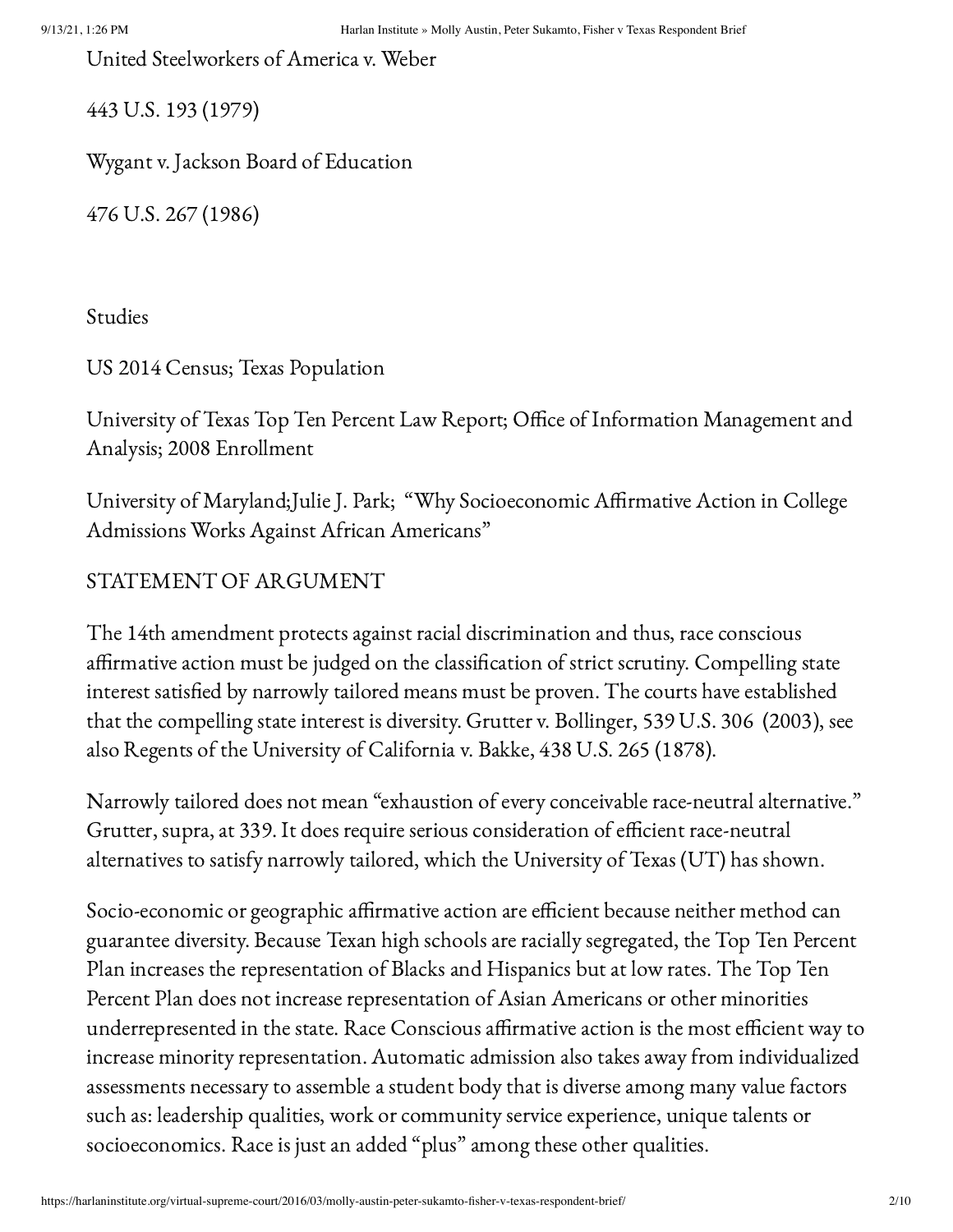Race conscious affirmative action is the best method for achieving diversity because it does not does so with as little discrimination as possible, flexibility in its methods, and a limit of duration of the relief.

# 1. THE COURTS HAVE ESTABLISHED THAT THE COMPELLING STATE INTEREST NEEDED TO SATISFY STRICT SCRUTINY IS DIVERSITY

## 1. Race conscious affirmative action satisfies a strict scrutiny analysis

Race conscious affirmative action involves racial discrimination by state governments. The constitutional principle involved is the 14th amendment's equal protection clause which declares that "no state shall…deny to any person within its jurisdiction the equal protection of the laws". Racial discrimination is within the most protected classification of equal protection. Such discriminatory action by the universities admissions policy is only justified and found to be legal, if it is"necessary to further a compelling interest" and if such action "satisfies the narrow tailoring test" as defined by the courts. Adarand Constructors, Inc. v. Pena, 515 U.S. 200, 237 (1995) (internal quotation marks omitted).

### 2. Diversity is the compelling state interest

The first component to satisfying strict scrutiny is proving a compelling state interest. At an undergraduate and graduate level, "tradition and experience lend support to the view that the contribution of diversity is substantial". Regents of the University of California v. Bakke, 438 U.S. 265, 313 (1878). Powell's ruling in Bakke introduced diversity as the compelling state interest in race conscious affirmative action, though it was not the opinion of a majority of the court. In 2003, O'Connor endorsed Powell's opinion and declared diversity a compelling state interest in the majority opinion. Grutter v. Bollinger, 539 U.S. 306, 325 (2003). The "educational benefits", skills and understanding developed from "exposure to widely diverse people, cultures, ideas, and viewpoints," that justify diversity are found to be needed and valued in today's global society. Grutter, 539 U.S. at 330.

# 2. THE STRATEGY BY WHICH RACE CONSCIOUS AFFIRMATIVE ACTION IS EMPLOYED IS FITTED TO THE REQUIREMENTS OF NARROWLY TAILORED

The method by which the government achieves a compelling state interest must be narrowly tailored. Narrowly tailored, however, does not mean using discriminatory means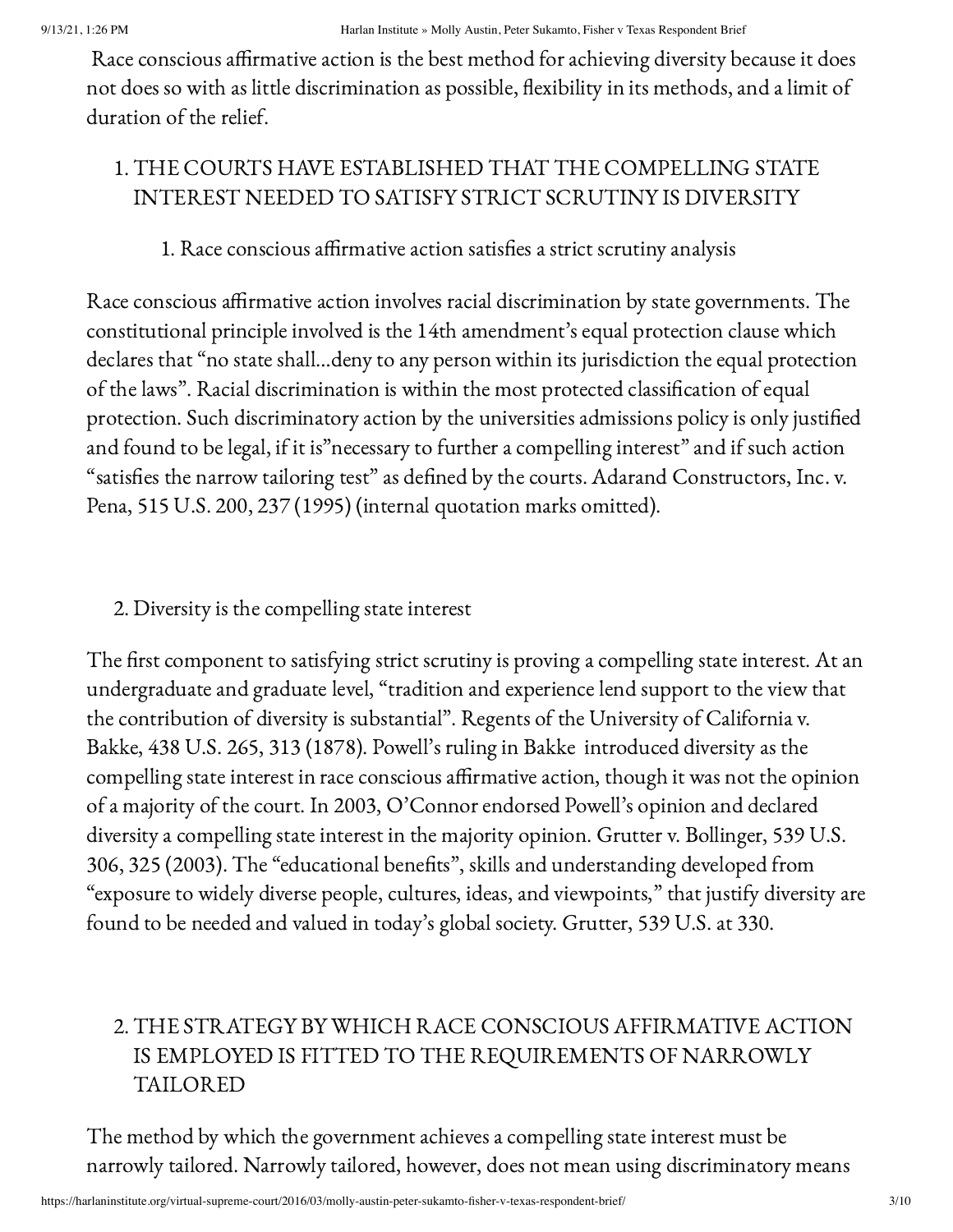is the absolute only way to satisfy the interest. Rather, means are found to be narrowly tailored if, in their context, they satisfy certain elements of restraint.

Not every decision influenced by race is equally objectionable, and strict scrutiny is designed to provide a framework for carefully examining the importance and the sincerity of the government's reasons for using race in a particular context.

Grutter v. Bollinger, 539 U.S., at 308. The application of narrowly tailored in race conscious affirmative action in the admissions process can vary from other applications in racial discrimination questions, but follows similar principles based on context. Based on the rulings of several previous cases, narrowly tailored is found to have 3 general requirements. In order to be narrowly tailored, government action must be as least discriminatory as possible, show

flexibility in its application, and have formal limits that restrict the action only to its intended purpose.

1. Race conscious admissions policies are tailored to use no more discrimination than necessary

" In determining whether race-conscious remedies are appropriate" and narrowly tailored, the "efficacy of alternative remedies" are considered. United States v. Paradise, 480 U.S. 149, 171 (1987); Fullilove v. Klutznick, 448 U.S., at 510 (Powell, J concurring). Considering alternative methods that don't use discrimination to achieve a government interest is a major component to narrowly tailored. The courts have shown, however, that narrowly tailored does not "require exhaustion of every conceivable race-neutral alternative." Grutter v. Bollinger, 539 U.S., at 339.

1. UT has given a serious consideration to race-neutral alternatives

The school is required to show a "serious, good faith consideration of workable race-neutral alternatives," Id. at 339, and the efficiency and cost of those alternatives. Remedies resulting in a "dramatic sacrifice of diversity [or] the academic quality" Id. at 340, to the school would be inconsistent with efficient alternative methods needed to satisfy narrowly tailored. UT's use of the Top Ten Percent Law, a race neutral policy, brings about diversity by enrolling the top students of majorly segregated high schools. Though the Ten Percent Law improves racial diversity, it is not an efficient enough alternative method to rule out race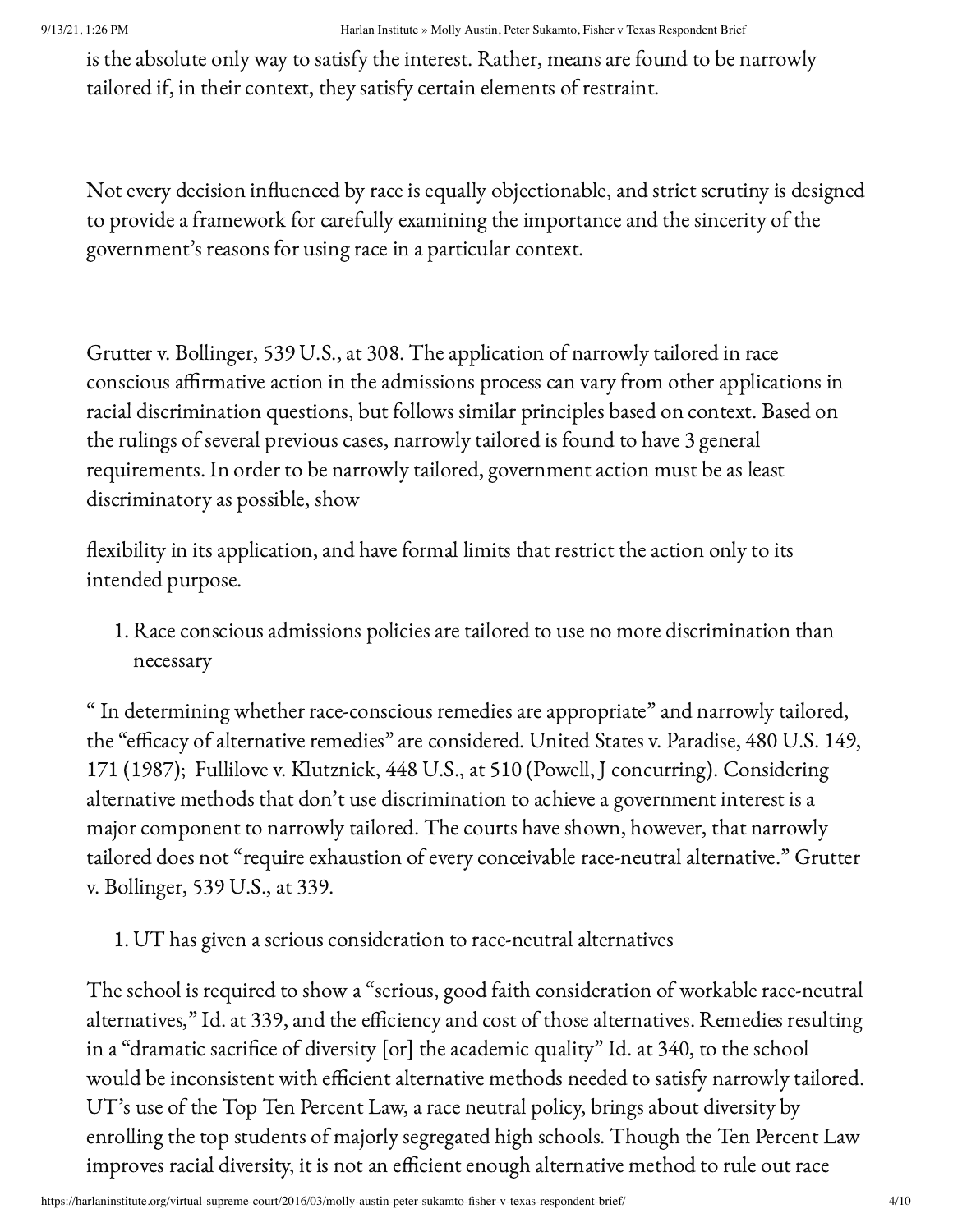conscious affirmative action on the grounds of narrowly tailored. Minority races who do not constitute the majority in any high school are vastly underrepresented under the Top Ten Percent Law.

According the the US 2014 Census, Texas is 38.6% Hispanic, 12.5% Black, and 43.5% white. The UT Office of Enrollment Management and Analysis, however, found that in 2008-2009 only 5.6% of African Americans and 19.9% of Hispanics were admitted. 52.3% of students admitted to the freshman class that year were white and 81% of the total students were admitted under the Ten Percent Plan. Because the Ten Percent Plan makes up a majority of the incoming class and in addition, high schools are highly segregated among races, the percent of students admitted should be reasonably close to the percent present in the Texas. Hispanics and Blacks, however, are admitted at half that, showing that the Top Ten percent plan, while increasing minority representation is still a system that favors white applicants.

Though the race conscious admissions policy admits only up to .92% of African Americans and 2.5% Hispanics, a nominal percentage in comparison to the 25.5% total of both races, it is all the more needed to admit races not prevalent in Texas. Texas is only 4.5% Asian, 0.1% Native Hawaiian or Pacific Islander, and 1.0% American Indian or Alaskan Native. Despite a small representation of 4.5% in Texas, Asian Americans made up 18.6% of the incoming class in 2008, nearly that of Latinos. Because state representation is so low, admission for most Asian americans was not through the Top Ten Percent Plan. .3% were Native American which, while small, is still higher that state representation and 3.1% were International students.

Race conscious affirmative action is necessary at UT for admittance of students not highly represented in the Texas population. The Top Ten percent may improve diversity but is still admitting white students at a rate higher than state population.Characterization of raceconscious affirmative action and the Top Ten Percent Plan is mischaracterized by the plaintiff in a number of ways. Even if the percentage of African-American and Hispanic students exceeds that of the percentage obtained under the critical mass policy at the University of Michigan in Grutter, racial diversity is more than just a significant percentage of a few races or ethnicity. To say diversity is the prevalence of two minority races is a blinkered exclusion of a plethora of cultures and experiences stemming from every other race or ethnicity. The Top Ten percent plan does not increase admittance of Asian Americans or Native Americans and only admits Hispanics and Blacks at half the rate of state representation. The Top Ten Percent Plan, taking up 81% of admissions spots, limits the amount of students admitted from out of state as well International students. Without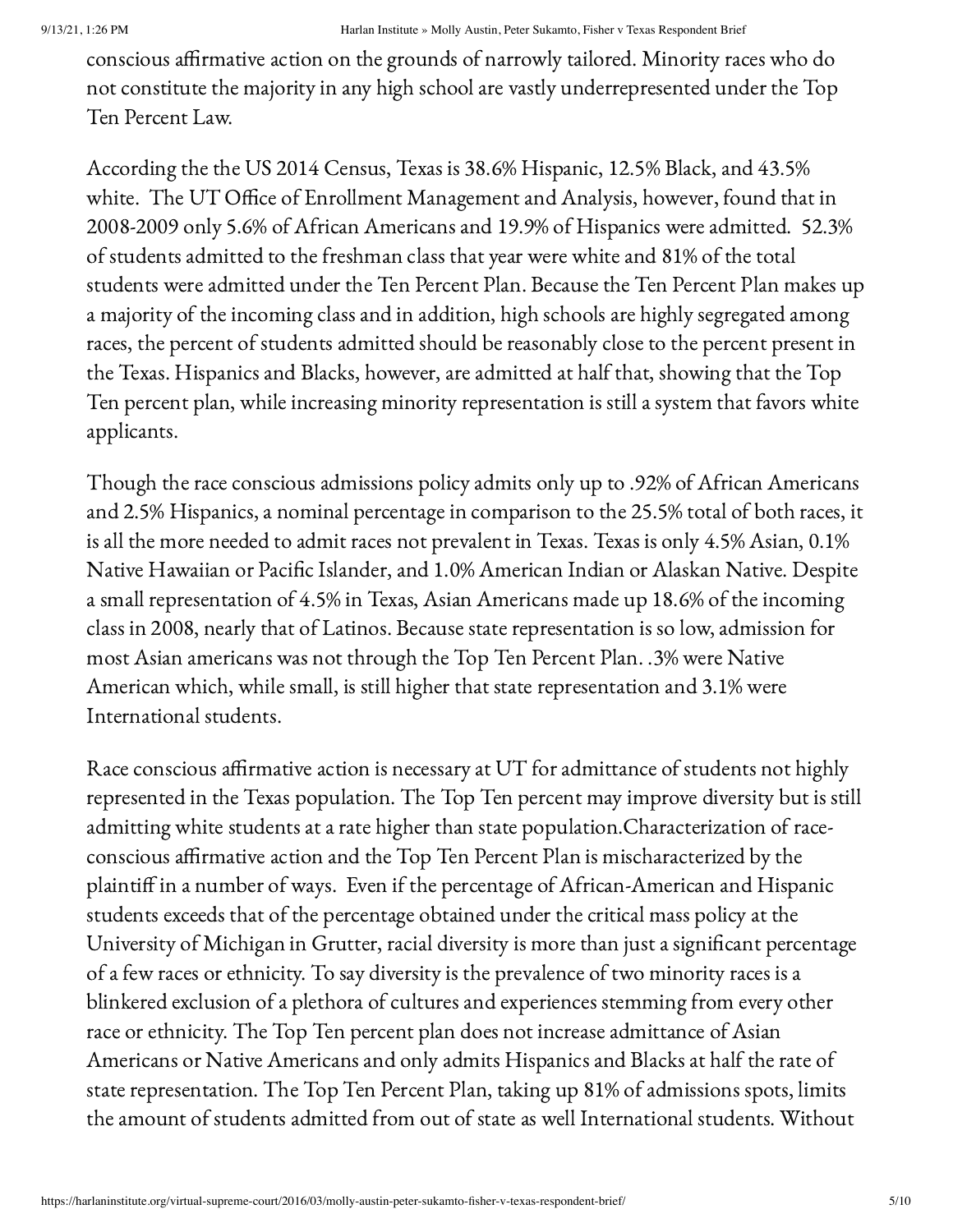race conscious affirmative action, many minorities will continue to be under represented and have to fight for the 19% of seats or less in the future.

In addition, the Ten Percent Law prohibits UT from "conducting the individualized assessments necessary to assemble a student body that is not just

racially diverse, but diverse along all the qualities valued by the university". Grutter at 340. The Personal Achievement Index could consider a variety of factors including leadership qualities, extracurricular activities, honors, awards, essays, work experience, community service, socioeconomic status, family composition, special family responsibilities, the socioeconomic status of the applicant's high school, and finally, race. All these factors are considered to attribute to different opinions and represent different demographics that, when put together, help the school achieve holistic diversity from a variety of applicants admitted. "The classification at issue must "fit" with greater precision than any alternative means", Wygant v. Jackson Bd. of Ed., 476 U.S. 267 (1986), at 280, n. 6 (internal quotation marks in original). Consideration of diverse qualities, including race, is most fitted to UT's desire to have a wide variety of diversity that the Ten Percent Law can not guarantee because it is not individualized. The Top Ten Percent Law shows bona fide consideration of race neutral alternatives by UT, however, it sacrifices individualized and holistic diversity. Race conscious affirmative action has proved to be the most fitted and efficient method for improving racial minority representation as well as diversity of other factors.

2. Race neutral alternatives, such as use of socioeconomic class and geographic affirmative action as a mean to achieve diversity is insufficient.

To deem racially based affirmative action as unconstitutional would leave few options for colleges to achieve the diversity they desire. In fact, universities such as the University of Texas have already explored such options in addition to racially based affirmative action. This, of course, includes the Top Ten Percent Law. The Top Ten Percent Law seeks to achieve diversity through admitting students from across the state, essentially using geographic origin as a form of affirmative action. However, while this does increase diversity because the state's schools are predominantly segregated, UT maintains that the Top Ten Percent Law is insufficient to achieve the diversity it needs. Specifically, that the Top Ten Percent Law fails to achieve "diversity within diversity." Fisher v. University of Texas, 758 F.3d 633 (5th Cir. 2014) at 57. That is, that the Top Ten Percent Law will not acquire the varying nuances of particular races that the university is seeking to be represented on campus. Relying on geographic based affirmative action fails to find the "diversity within diversity" because it excludes race as a factor within college admissions. Bakke 438 US 265 (1978) at 315 states, "racial or ethnic origin is but a single, though important,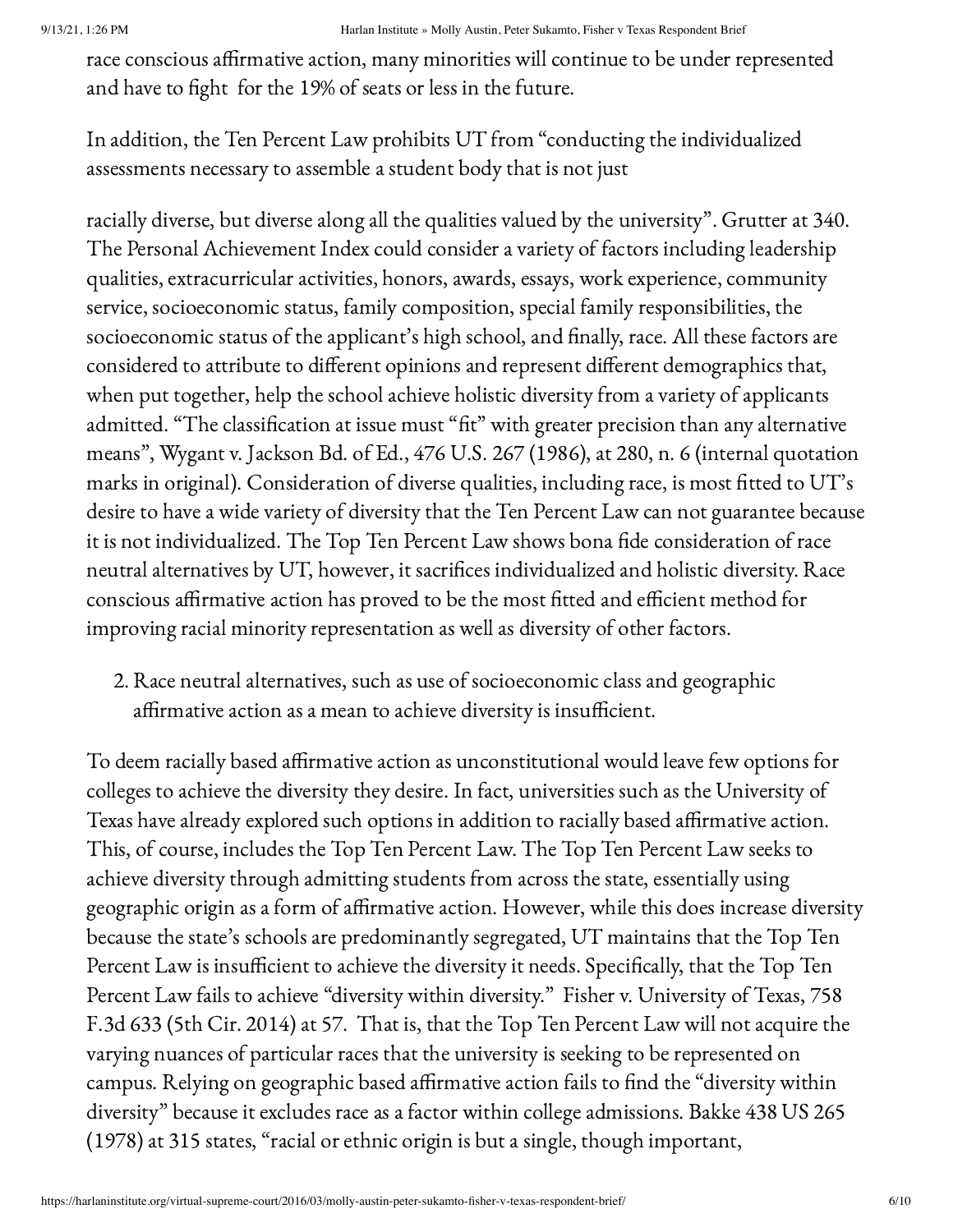element"(emphasis added). Simply put, excluding race as a whole makes it impossible to achieve racial diversity. It fails to use affirmative action holistically through excluding race as one of many factors in admitting students to college.

In addition, socioeconomic class based affirmative action actually works against achieving a racially diverse population of minorities. Studies from the University of Maryland show that low-income White Americans would benefit more from color blind admissions with socioeconomic affirmative action than low-income Black Americans. According to their study, for families with incomes below thirty thousand dollars annually, the number of White Americans students who score above six hundred on each category of the SAT outnumber Black American students thirteen to one. Meaning, that if race is not considered, most college admission spots where socioeconomic status is a factor would go to White Americans.

2. Race conscious admissions policies are flexible and holistic.

Another element to consider with narrowly tailored is the flexibility of race conscious policy. United States v. Paradise, 480 U.S. 149, 171 (1987); Fullilove v. Klutznick, 448 U.S., at 510 (Powell, J concurring). Flexibility when considering race in admissions protects from the sole use of race to accept or deny a student, whether this be in favor of a student of a minority race or not.

1. Race is only a "plus" to admissions

When "race or ethnic background" is considered in the admissions process, "it may be deemed a "plus" in a particular applicant's file" because of the "potential contribution to diversity without the factor of race being decisive. The system must be "flexible enough to consider all pertinent elements of diversity". Regents of the University of California v. Bakke, 438 U.S., at 317 (internal quotation marks in original). Race only being one potential "plus" to diversity, in consideration with other "special circumstances" used by UT makes the admissions system narrowly tailored. Individual consideration is given to each applicant, in comparison to an automatic amount of points to "every single "underrepresented minority" applicant solely because of race"(internal quotation marks in original). For these reasons the courts found this system used by the University of Michigan's undergraduate admissions not to be narrowly tailored. Gratz v. Bollinger, 539 U.S. 244 (2003). There can be "no mechanical, predetermined diversity "bonuses" based on race or ethnicity" but rather consideration of the bonus as an individual's additive element. Grutter, supra, at 337 (internal quotation marks in original).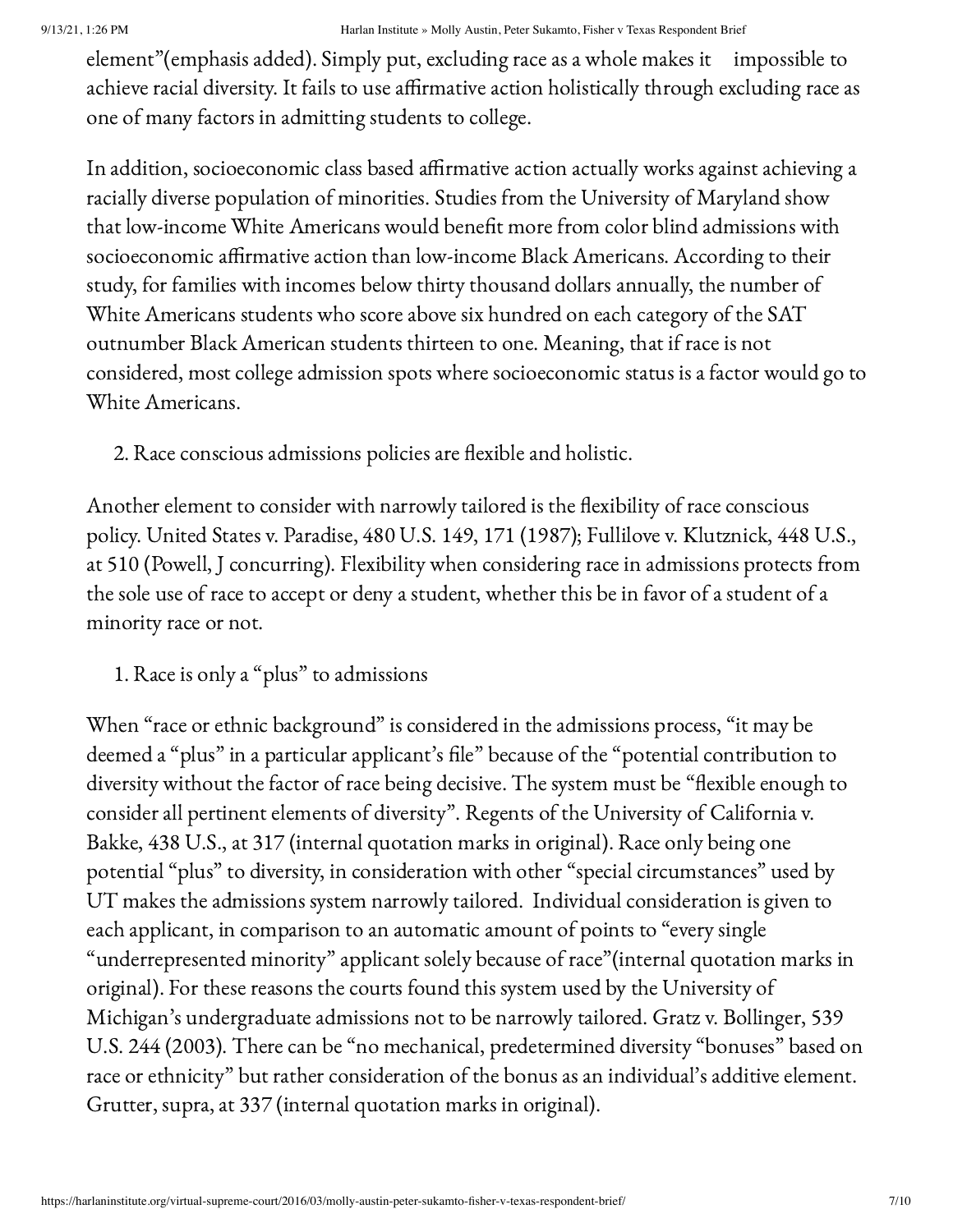The use of race as a "plus" must also be flexible. There is a definite correlation between "achieving the benefits to be derived from a diverse student body" and the number of students who are of racial minorities. Despite this association, the courts believe "a minimum number" cannot be set, but when evaluating an application the university should keep the "distribution among many types and categories of students" in mind. Bakke, supra, at 323-324.

Grutter upheld the use of a critical mass that is not defined in specific "terms of numbers or percentages" but as numbers "such that underrepresented minority students do not feel isolated or like spokespersons for their race." Id. at 319.

There is criticism that "whether the objective of critical mass "is described as a quota or a goal, it is a line drawn on the basis of race and ethnic status," and so risks compromising individual assessment". Id. at 391 (Kennedy J, dissenting)(internal quotation marks in original). A plus is given to all individuals based on their race, but the individual is further judged by his or her unique factors that amounts to the distinguished treatment of the individual separate from the collective of his or her race. Concerning critical mass, there is fault found in the notion that a critical mass is not subject to any specific values and that there is no measurable point at when a minority ceases to feel like a "spokesperson". The ambiguity of a critical mass, however, works to protect the individual from being judged solely on one aspect of the application because there is no need to satisfy a quota and it is legally defensible.

2. Race is one of many factors considered

Additionally, race conscious affirmative action is flexible it its analysis of race because it uses it as a factor holistically. "The diversity that furthers a compelling state interest encompasses a far broader array of qualifications and characteristics of which racial or ethnic origin is but a single, though important, element"(emphasis added). On the other hand, an admissions system that focuses "solely on ethnic diversity, would hinder, rather than further, attainment of genuine diversity". Bakke, supra, at 315. Diversity is a variety of viewpoints and experiences that come from many areas of differences including but not limited to racial, ethnic, geographic and socioeconomic. Within those subtypes qualities supporting "beneficial educational pluralism", including:

exceptional personal talents, unique work or service experience, leadership potential, maturity, demonstrated compassion, a history of overcoming disadvantage, ability to communicate with the poor, or other qualifications [are] deemed important.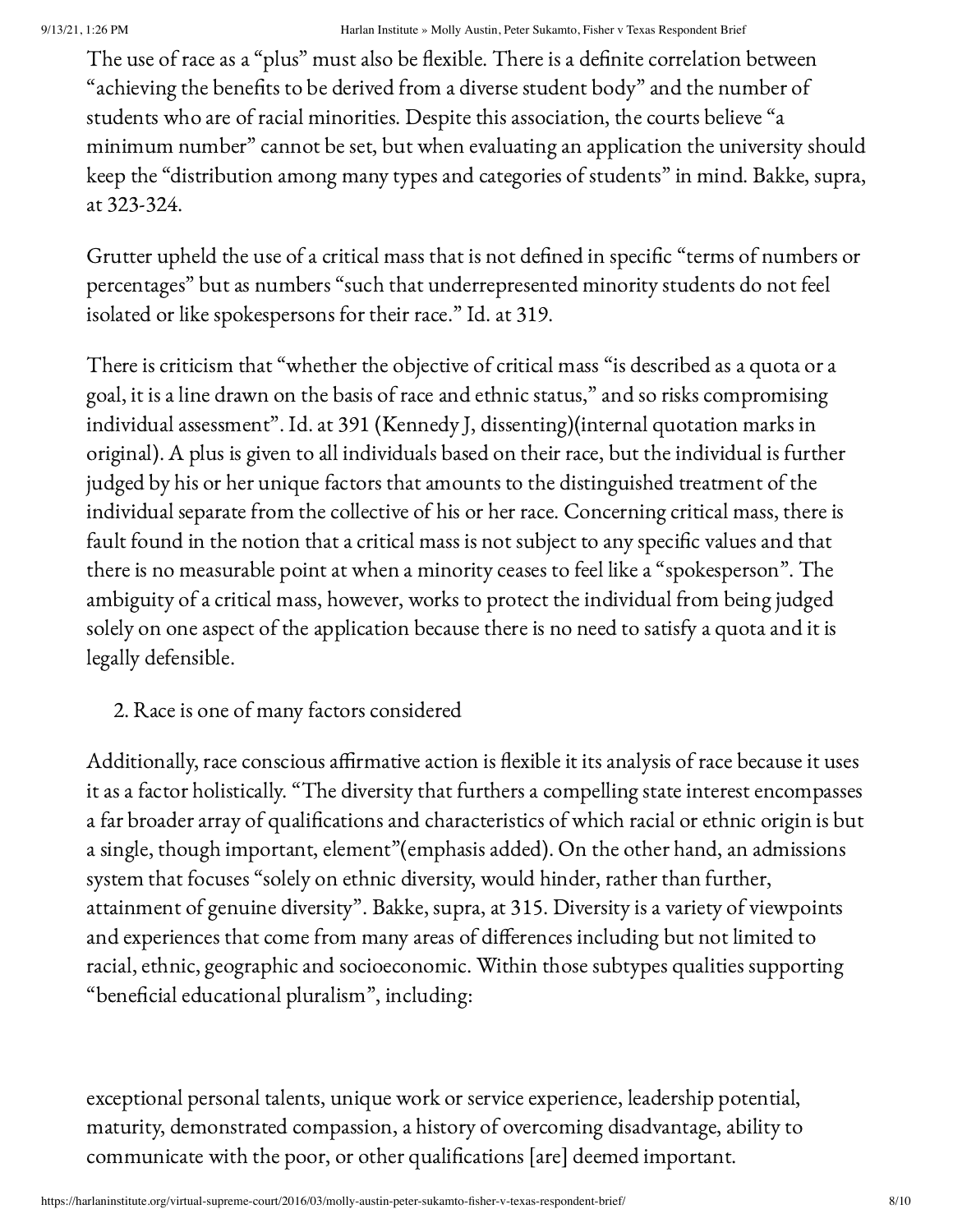Id. at 317. See Johnson v. Transportation Agency, 480 U.S. 616, 638 (1987) ("the Plan merely authorizes that consideration [of sex] be given to affirmative action concerns when evaluating qualified applicants.")

No factor on its own is important enough to be the single, deciding element in admission. The Personal Achievement Index that UT uses to evaluate

applicants never assesses one factor individually or gives a specific point value to a factor. The application is evaluated holistically and includes such factors that could contribute to diversity as work experience, leadership abilities, extracurricular activities and a variety of factors such as socioeconomic status, family status, and racial status that are considered "special circumstances". A variety of factors are on the "same footing for consideration, although not necessarily according them the same weight."Ibid. The weight of a certain factor is indistinguishable because it is given to concrete value. The weight it holds will also change depending "upon the "mix" both of the student body and the applicants for the incoming class". Id. at 318. Moreover, the use of a variety of factors that include race, none of which having an attributed weight but rather holistic insight into the applicant, justifies narrowly tailored means at obtaining a wholesome diversity interest.

#### 3. Race conscious admissions policies satisfy durational limits

The courts must consider if race-conscious policies have a limit to the "duration of the relief". United States v. Paradise, 480 U.S., at 171; Fullilove v. Klutznick, supra, at 510 (Powell, J concurring). For the interest of diversity, the courts are satisfied with the use of "sunset provisions" or "periodic reviews to determine whether racial preferences are still necessary."Grutter, supra, at 324. The UT periodically reviews the status of diversity, finding minority representation to have increased after the implementation of a holistic diversity assessment, as well as monitoring the amount of students admitted under the Ten Percent Law. This is enough to satisfy the requirement for race-conscious affirmative action plans. In Grutter, the courts found the Law School's "word that it would like nothing better than to find a race-neutral admissions formula" is adequate enough to satisfy the durational limits requirement of narrowly tailored. Id. at 309-310. The courts have established their own prediction that in 25 years race-conscious affirmative action will not be necessary to satisfy diversity. Ibid.